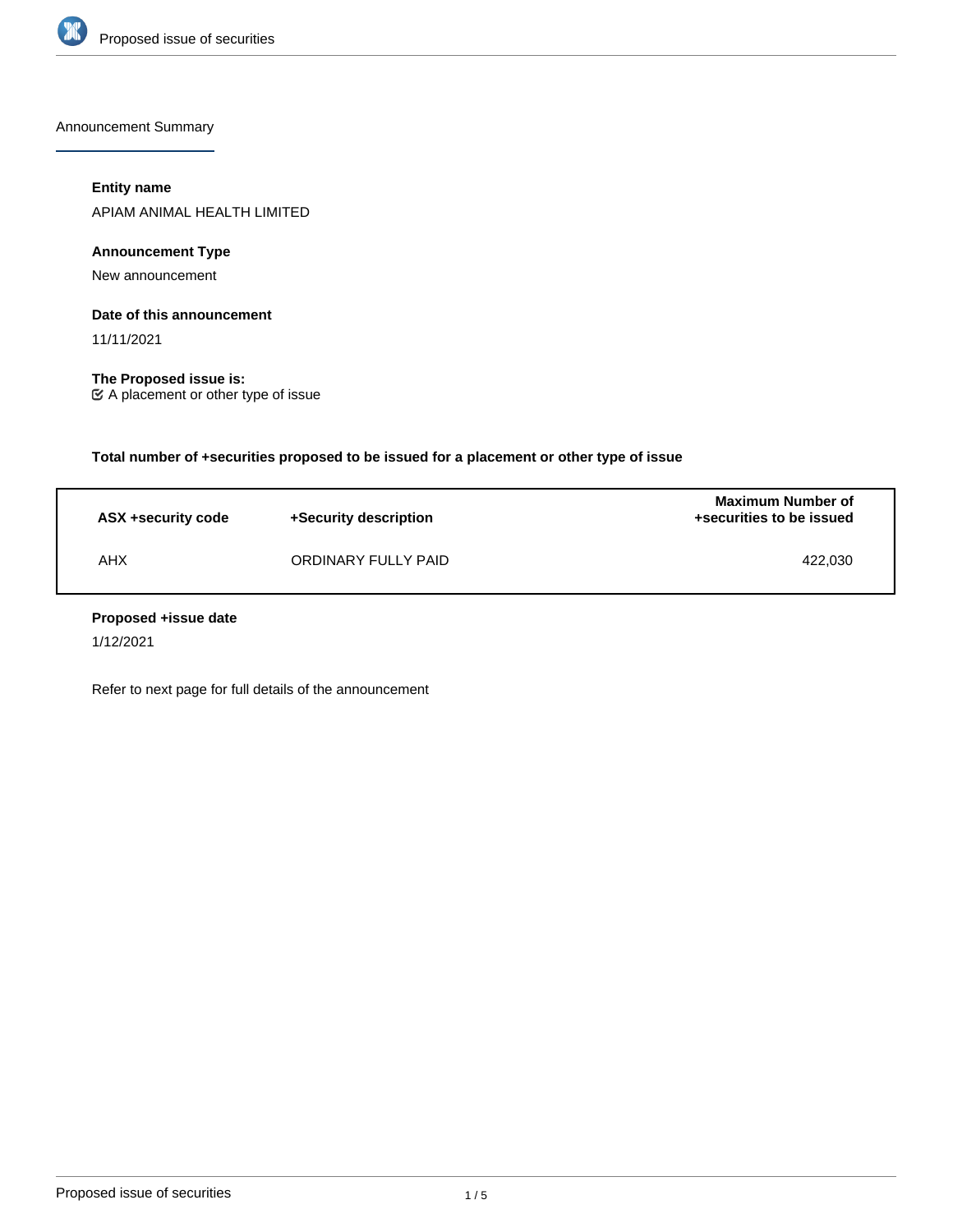

#### Part 1 - Entity and announcement details

#### **1.1 Name of +Entity**

APIAM ANIMAL HEALTH LIMITED

We (the entity named above) give ASX the following information about a proposed issue of +securities and, if ASX agrees to +quote any of the +securities (including any rights) on a +deferred settlement basis, we agree to the matters set out in Appendix 3B of the ASX Listing Rules.

If the +securities are being offered under a +disclosure document or +PDS and are intended to be quoted on ASX, we also apply for quotation of all of the +securities that may be issued under the +disclosure document or +PDS on the terms set out in Appendix 2A of the ASX Listing Rules (on the understanding that once the final number of +securities issued under the +disclosure document or +PDS is known, in accordance with Listing Rule 3.10.3C, we will complete and lodge with ASX an Appendix 2A online form notifying ASX of their issue and applying for their quotation).

**1.2 Registered Number Type**

**Registration Number**

50604961024

**1.3 ASX issuer code**

AHX

ABN

# **1.4 The announcement is**

New announcement

#### **1.5 Date of this announcement**

11/11/2021

**1.6 The Proposed issue is:**

 $\mathfrak{C}$  A placement or other type of issue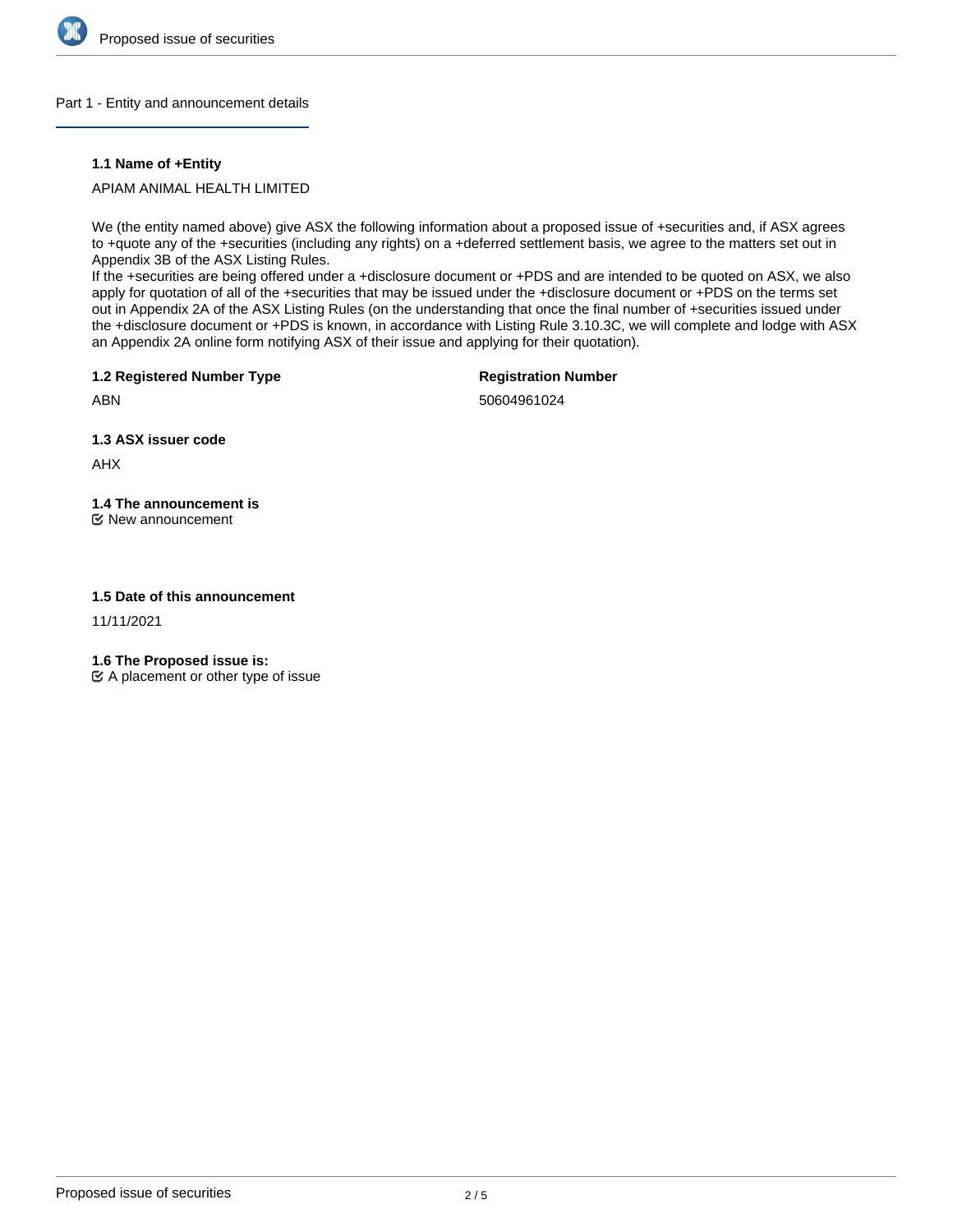

Part 7 - Details of proposed placement or other issue

Part 7A - Conditions

**7A.1 Do any external approvals need to be obtained or other conditions satisfied before the placement or other type of issue can proceed on an unconditional basis?** No

Part 7B - Issue details

**Is the proposed security a 'New class' (+securities in a class that is not yet quoted or recorded by ASX) or an 'Existing class' (additional securities in a class that is already quoted or recorded by ASX)?** Existing class

**Will the proposed issue of this +security include an offer of attaching +securities?** No

Details of +securities proposed to be issued

#### **ASX +security code and description**

AHX : ORDINARY FULLY PAID

#### **Number of +securities proposed to be issued**

422,030

**Offer price details**

**Are the +securities proposed to be issued being issued for a cash consideration?** No

#### **Please describe the consideration being provided for the +securities**

The shares are issued as part consideration for the acquisition of Horsham Veterinary Hospital

**Please provide an estimate of the AUD equivalent of the consideration being provided for the +securities**

400,000.000000

**Will these +securities rank equally in all respects from their issue date with the existing issued +securities in that class?** Yes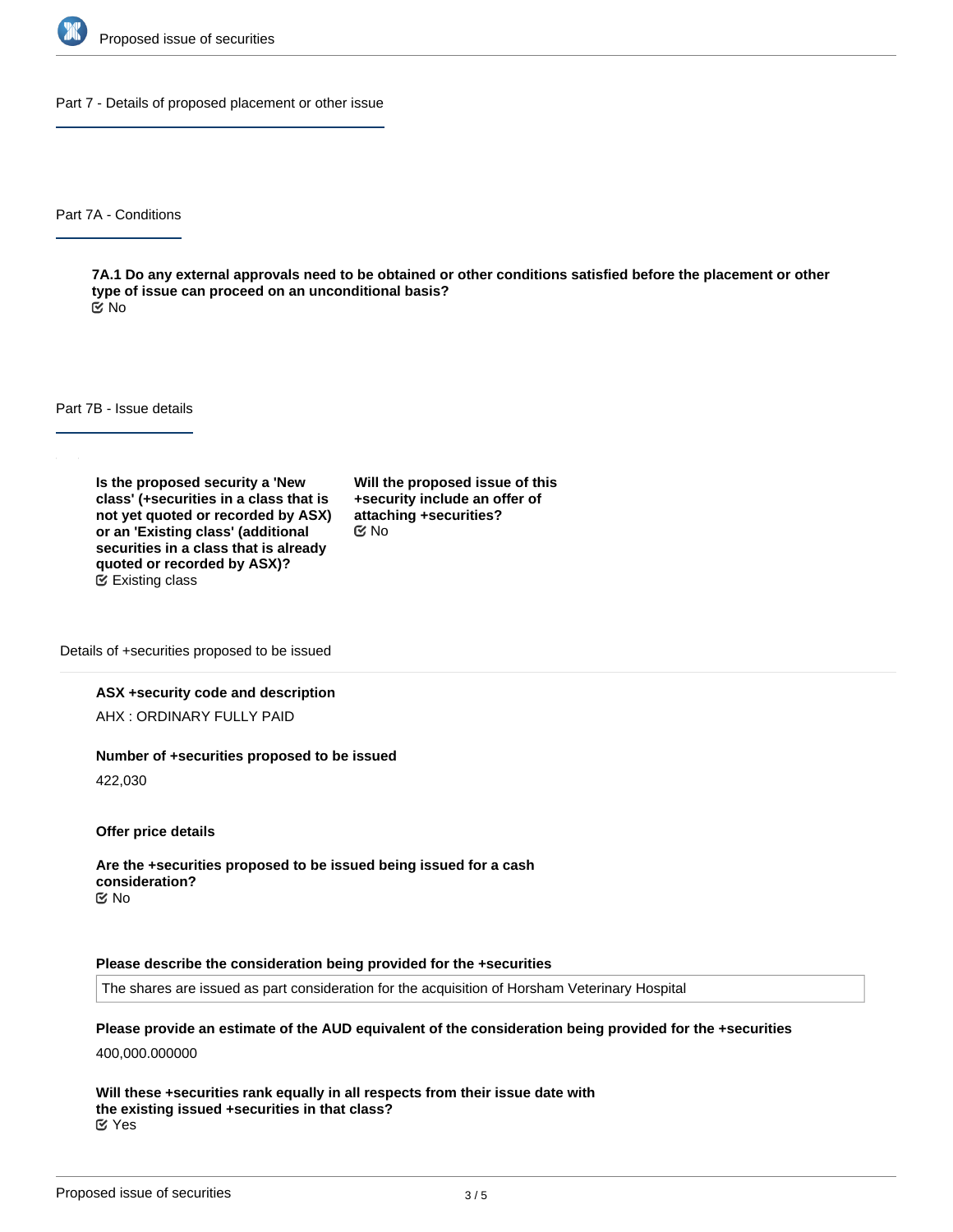

Part 7C - Timetable

**7C.1 Proposed +issue date** 1/12/2021

Part 7D - Listing Rule requirements

**7D.1 Has the entity obtained, or is it obtaining, +security holder approval for the entire issue under listing rule 7.1?** No

**7D.1b Are any of the +securities proposed to be issued without +security holder approval using the entity's 15% placement capacity under listing rule 7.1?** Yes

**7D.1b ( i ) How many +securities are proposed to be issued without security holder approval using the entity's 15% placement capacity under listing rule 7.1?**

422,030

**7D.1c Are any of the +securities proposed to be issued without +security holder approval using the entity's additional 10% placement capacity under listing rule 7.1A (if applicable)?** No

**7D.2 Is a party referred to in listing rule 10.11 participating in the proposed issue?** No

**7D.3 Will any of the +securities to be issued be +restricted securities for the purposes of the listing rules?** No

**7D.4 Will any of the +securities to be issued be subject to +voluntary escrow?** Yes

**7D.4a Please enter the number and +class of the +securities subject to +voluntary escrow and the date from which they will cease to be subject to +voluntary escrow**

50% of the shares are escrowed for 12 months and 50% are escrowed for 24 months from date of issue.

Part 7E - Fees and expenses

**7E.1 Will there be a lead manager or broker to the proposed issue?** No

**7E.2 Is the proposed issue to be underwritten?** No